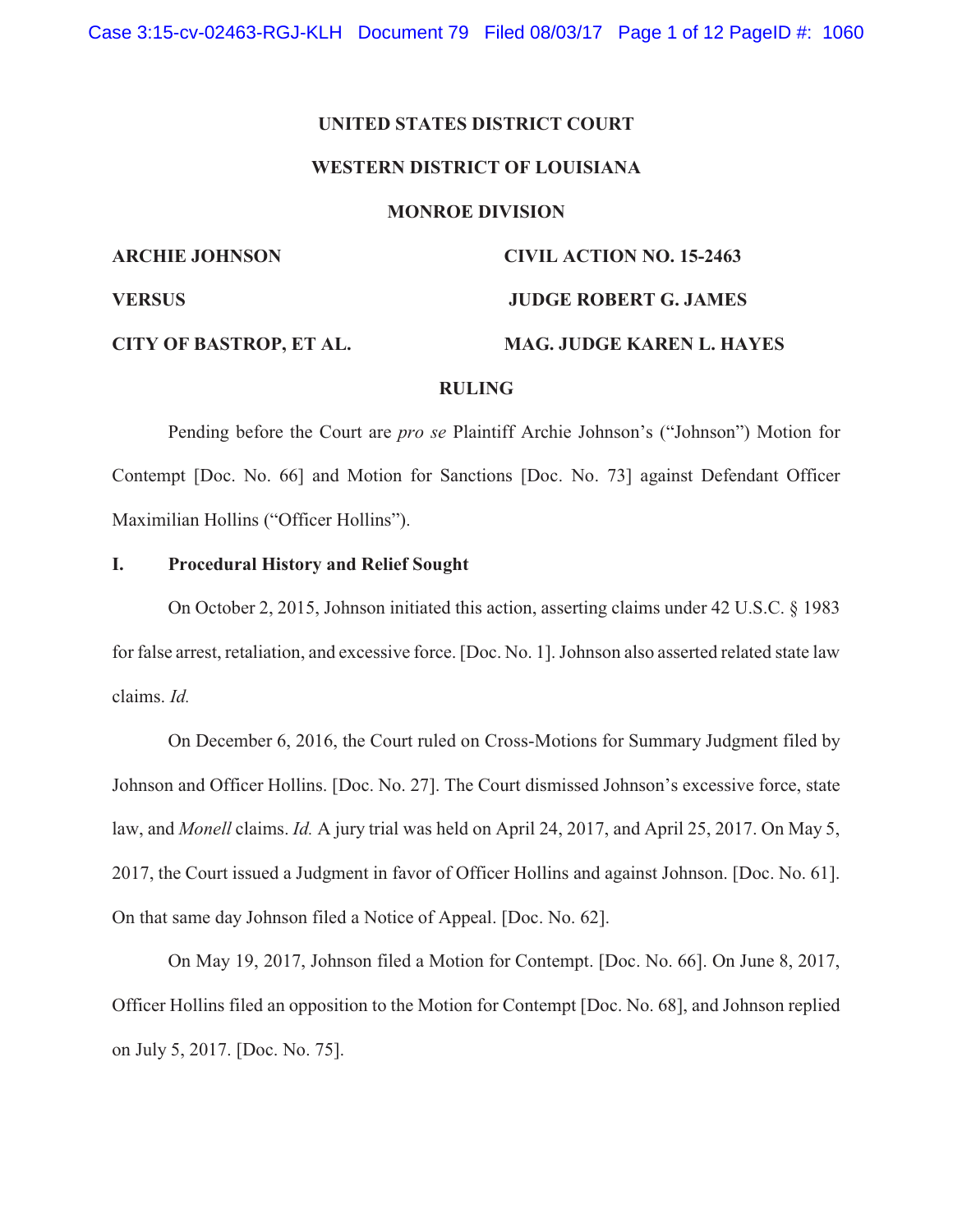On June 27, 2017, Johnson filed a Motion for Sanctions. [Doc. No. 73]. On July 18, 2017, Officer Hollins filed an opposition to the Motion for Sanctions [Doc. No. 76], and Johnson replied on July 24, 2017. [Doc. No. 78].

## **II. Law and Analysis**

#### **A. Motion for Contempt**

Johnson argues that the Court should hold Officer Hollins in contempt for witness tampering and witness retaliation under 18 U.S.C. § 401. [Doc. No. 66, p. 1]. Johnson alleges that Officer Hollins intimidated his trial witness, Angela Martin ("Martin"), when he rode by Martin's house in his police cruiser and "mean Mugged" her as he passed. *Id.* at 3. Additionally, Johnson contends that Officer Hollins retaliated against Martin after the trial concluded, by giving her traffic citations for running a stop sign and not possessing her driver's license. *Id.* at 5; [Doc. No. 68, p. 2].

A party commits contempt when he violates a definite and specific order of the court requiring him to perform or refrain from performing a particular act or acts with knowledge of the court's order. *Travelhost, Inc. v. Blandford*, 68 F.3d 958, 961 (5th Cir. 1995). Contempt is committed only if a person violated a court order requiring in specific and definite language that a person do or refrain from doing an act. *Martin v. Trinity Industries, Inc*., 959 F.2d 45, 47 (5th Cir. 1992).

There are two types of contempt: criminal and civil. The Fifth Circuit has explained the difference between civil and criminal contempt<sup>1</sup> and the effect on a party's due process rights as

 $\rm{I}^{I}$ In this case, the Court is faced only with allegations of indirect contempt that has occurred outside the Court's presence. Direct contempts that occur in the court's presence may be immediately adjudged and sanctioned summarily, *see, e.g., Ex parte Terry*, 128 U.S. 289 (1888), and, except for serious criminal contempts in which a jury trial is required, *Bloom v. Illinois*, 391 U.S. 194, 209-210 (1968), the traditional distinction between civil and criminal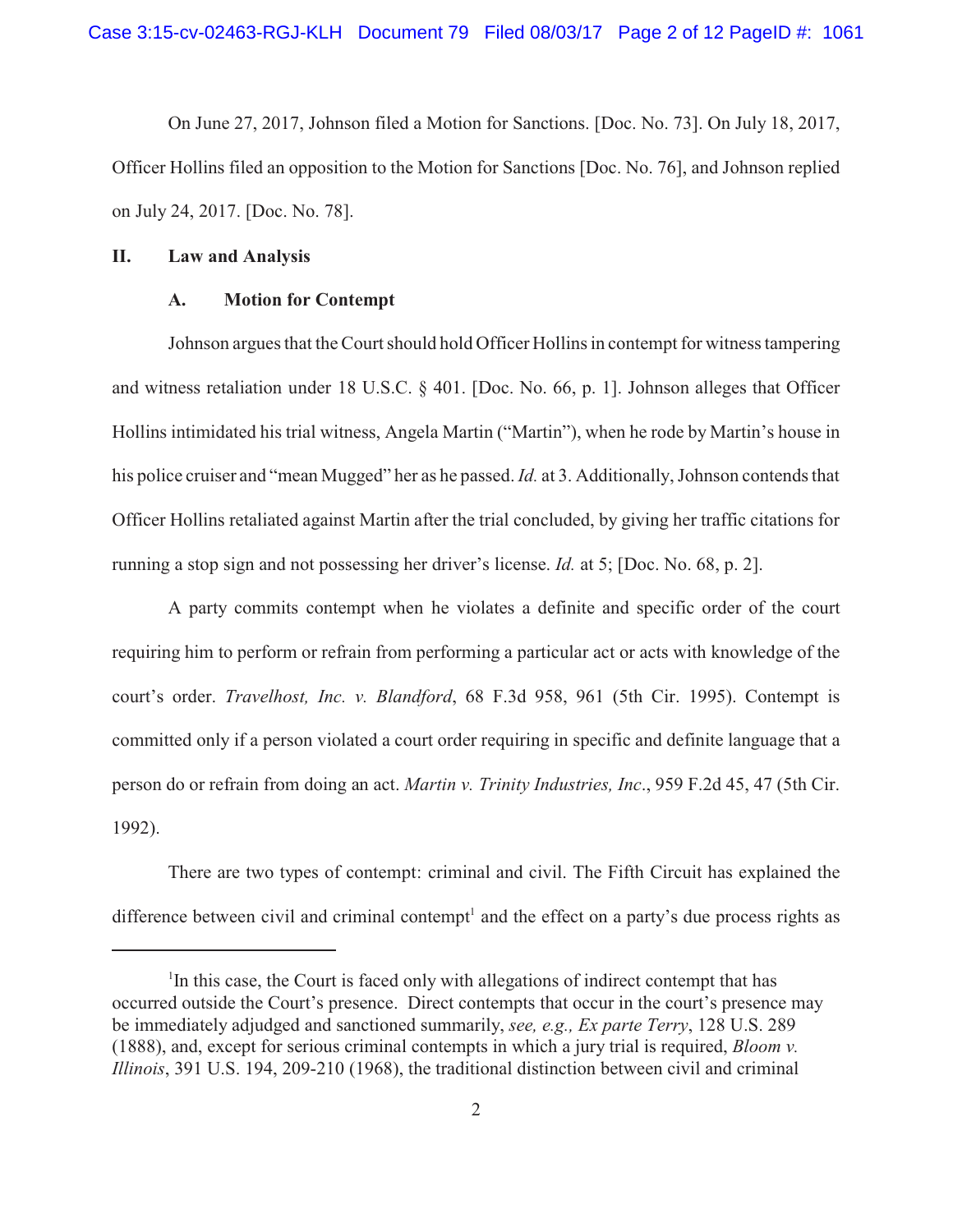follows:

[T]he initial touchstone for determining the due process rights of a sanctions defendant lies in the characterization of the particular contempt as either "civil" or "criminal":

Because civil contempt sanctions are viewed as nonpunitive and avoidable, fewer procedural protections for such sanctions have been required. To the extent that such contempts take on a punitive character, however, and are not justified by other considerations central to the contempt power, criminal procedural protections may be in order.

*International Union, United Mine Workers of America v. Bagwell*, 512 U.S. 821, 831, 114 S.Ct. 2552, 129 L.Ed.2d 642 (1994); *see also Hicks v. Feiock*, 485 U.S. 624, 632, 108 S.Ct. 1423, 99 L.Ed.2d 721 (1988) (in a contempt action, as in any other, "criminal penalties may not be imposed on someone who has not been afforded the protections that the Constitution requires of such criminal proceedings").

As the Supreme Court has also made clear, "conclusions about the civil or criminal nature of a contempt sanction are properly drawn . . . 'from an examination of the character of the relief itself.'" *Bagwell*, 512 U.S. at 828, 114 S.Ct. 2552 (quoting *Hicks,* 485 U.S. at 635, 108 S.Ct. 1423).

*Crowe v. Smith*, 151 F.3d 217, 226-227 (5th Cir. 1998).

A conviction for criminal contempt is authorized under 18 U.S.C.  $\S$  401(3)<sup>2</sup> upon proof

beyond a reasonable doubt of (1) a reasonably specific order; (2) violation of the order; and (3) the

willful intent to violate the order. *United States v. Landerman*, 109 F.3d 1053, 1068 (5th Cir.),

*modified in part on other grounds*, 116 F.3d 119 (5th Cir. 1997).

A federal court can find a party in civil contempt when the party "violates a definite and specific order of the Court requiring him to perform or refrain from performing a particular act or

contempt proceedings does not apply. *Cf. United States v. Wilson*, 421 U.S. 309, 316 (1975).

 $A<sup>2</sup>A$  "court of the United States shall have power to punish by fine or imprisonment, or both, at its discretion, such contempt of its authority, and none other, as . . . [d]isobedience or resistance to its lawful writ, process, order, rule, decree, or command. 18 U.S.C. § 401(3).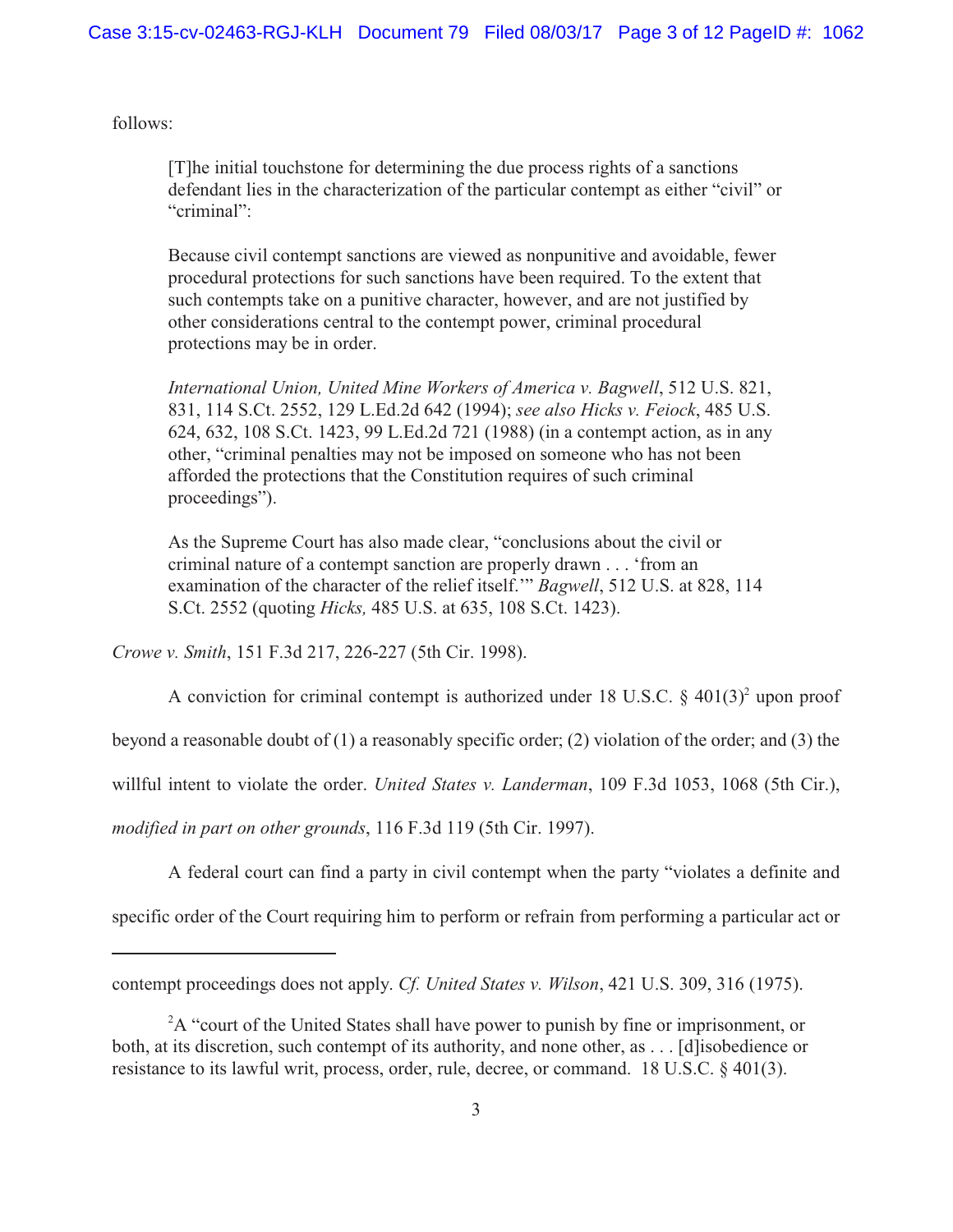acts with knowledge of the Court's order." *SEC v. First Financial Group*, 659 F.2d 660, 669 (5th Cir. 1981). A movant in a civil contempt proceeding bears the burden of establishing by clear and convincing evidence 1) that a court order was in effect, 2) that the order required certain conduct by the respondent, and 3) that the respondent failed to comply with the court's order. *Test Masters Educational Services, Inc. v. Singh*, 428 F.3d 559, 581-82 (5th Cir. 2005). The evidence must be "'so clear, direct and weighty and convincing as to enable the fact finder to come to a clear conviction, without hesitancy, of the truth of the precise facts of the case.'" *Id.* at 582 (quoting *Piggly Wiggly Clarksville, Inc. v. Mrs. Baird's Bakeries*, 177 F.3d 380, 383 (5th Cir. 1999)).

Johnson contends that Officer Hollins violated the criminal provisions of 18 U.S.C. §§ 1503, 1512(b)(1), and 1513(e). Pursuant to Federal Rule of Criminal Procedure 42(a), to initiate a criminal contempt proceeding the Court must request that the United States Attorney prosecute the alleged contemptor. If the United States Attorney declines the prosecution, the Court may appoint a neutral prosecutor. FED. R. CRIM. P. 42(b)(2); *see also Young v. United States*, 481 U.S. 787, 800-801 (1987). The Court's exercise of its authority to refer a matter for criminal contempt prosecution, whether by United States Attorney or neutral prosecutor, is restrained by the principle that "only '[t]he least possible power adequate to the end proposed'should be used in contempt cases." *United States v. Wilson*, 421 U.S. 309, 319 (1975) (quoting *Anderson v. Dunn*, 19 U.S. 204 (6 Wheat.), at 231, 5 L.Ed. 242 (1900)); *see also United States v. Time*, 21 F.3d 635, 640 (5th Cir. 1994) (same).

In this case, however, the Court declines to refer the matter to a neutral prosecutor. Johnson's allegations do not rise to the level sufficient for criminal prosecution of Officer Hollins. Johnson has also failed to present any specific court order that Officer Hollins violated or that he willfully intended to violate any order. Therefore, the Court concludes that criminal prosecution of Officer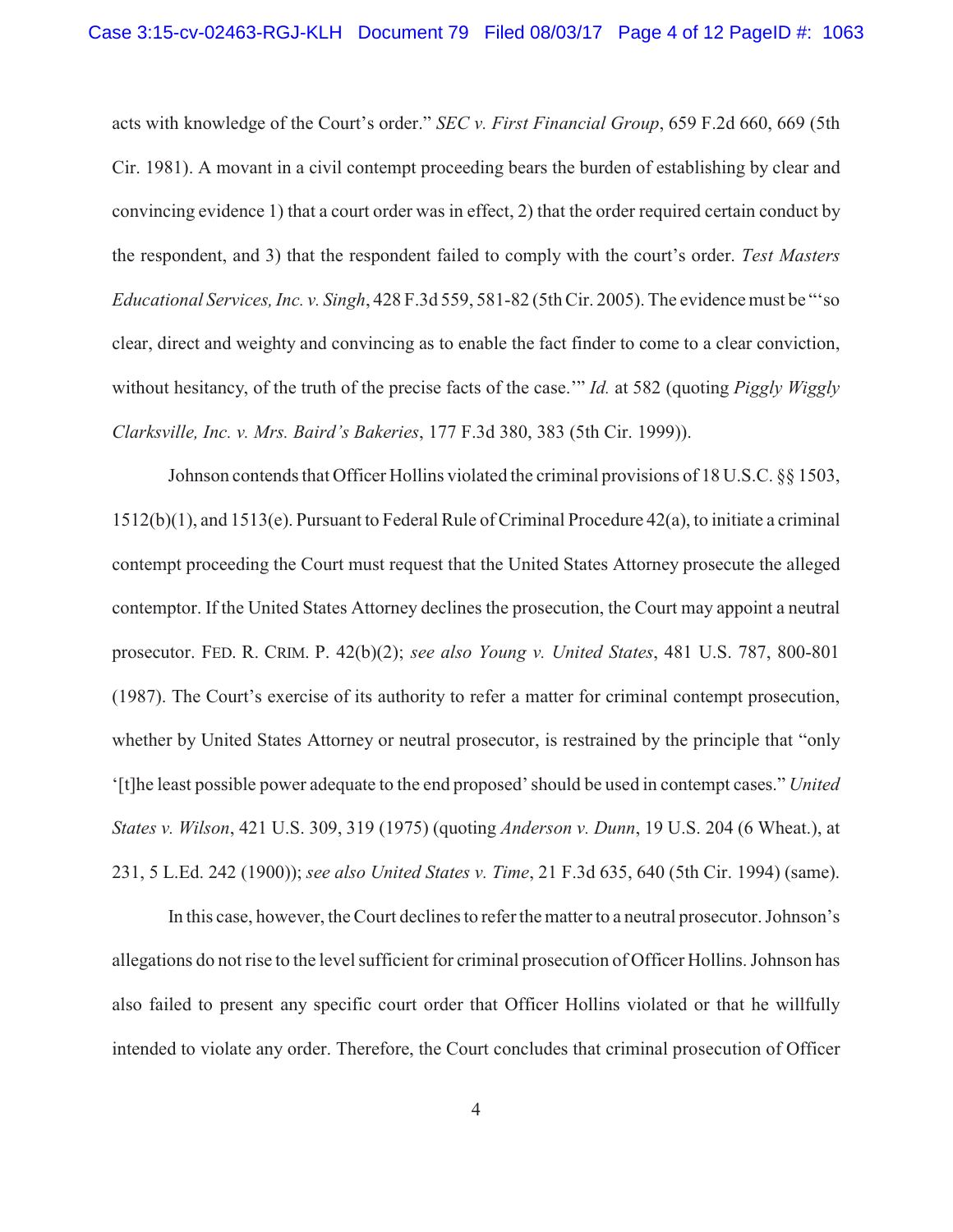Hollins is not warranted and that civil contempt sanctions are not appropriate under the circumstances.

## **B. Motion for Sanctions [Doc. No. 73]**

Johnson's Motion for Sanctions requests relief pursuant to FED. R. CIV. P.  $26(g)(3)$ ,  $37(e)$  and  $60(b)(3)$ .<sup>3</sup> Johnson's Motion for Sanctions focuses on the allegations of perjury by Diana Mitchell ("Mitchell"), defense counsel's misconduct, and concealment of the video evidence of the interaction. [Doc. No. 73]. The Court will address each of Johnson's allegations under the relevant rules asserted.

## **1. Mitchell's Testimony**

Much of Johnson's motion disputes Mitchell's credibility and equates inconsistencies in her testimony with perjury. Johnson argues that Officer Hollins and defense counsel Johnny R. Huckabay ("Huckabay") perpetuated a scheme to commit fraud on the Court and conspired to have Mitchell commit perjury. Johnson claims that fraud on the Court is a basis for new trial under Rule  $60(b)(3)$ .

The Federal Rules of Civil Procedure provide two standards for judging fraud on the court. The first, FED. R. CIV. P. 60(b)(3), is aimed at unfairly obtained, not factually incorrect, judgments. *Rozier v. Ford Motor Co.*, 573 F.2d 1332, 1339 (5th Cir. 1978). It provides for relief from judgment because of "fraud (whether heretofore denominated intrinsic or extrinsic), misrepresentation, or other misconduct of an adverse party." FED.R.CIV. P. 60(b)(3). One who asserts that an adverse party has

 $3$  Johnson again cites criminal statutes 18  $\S$ § U.S.C. 1503, 1519, 1622, and 1623. As explained above, the Court may only request that a neutral prosecutor or the United States Attorney prosecute Officer Hollins. Under the circumstances, however, the Court declines to do so.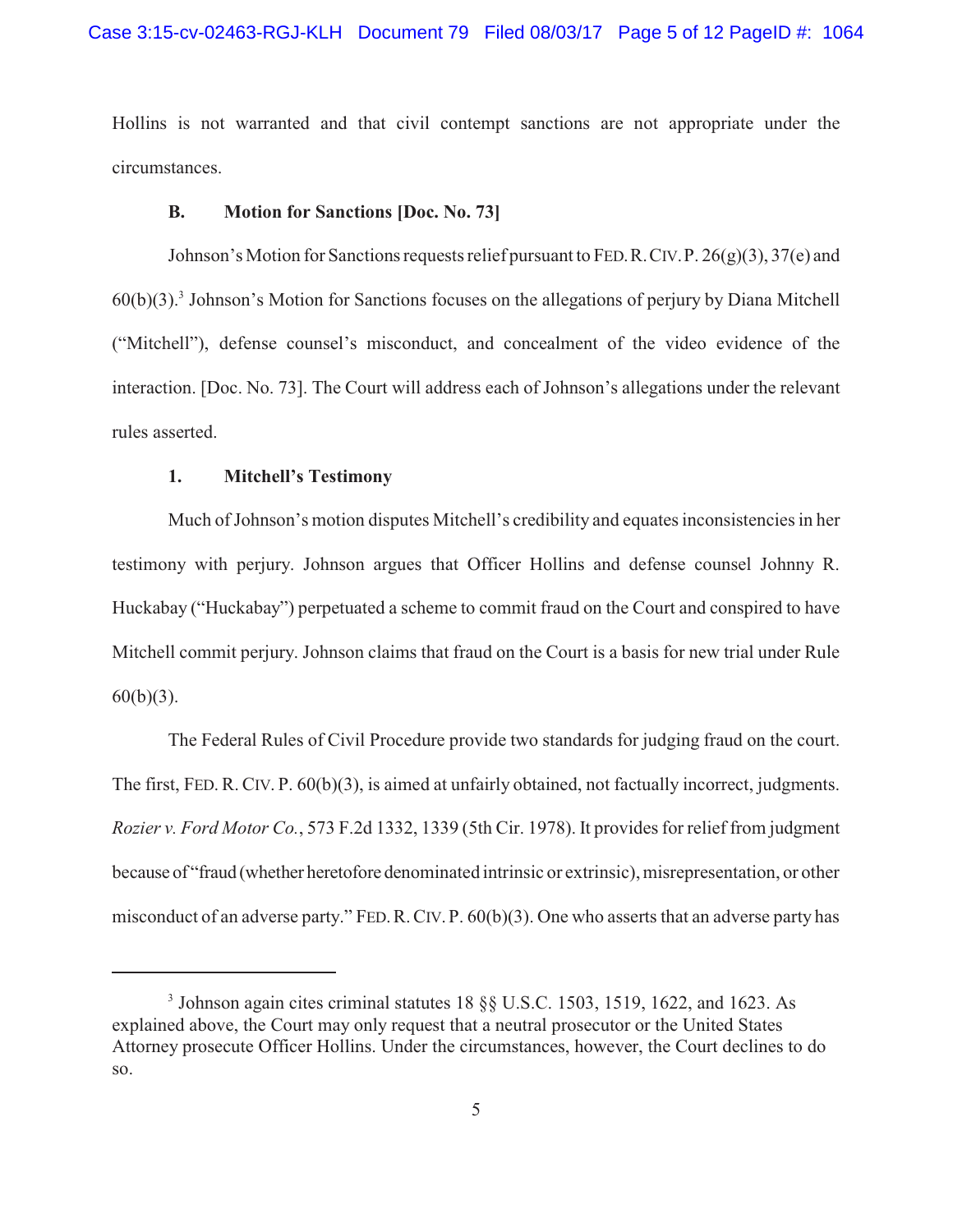obtained a verdict through fraud, misrepresentation or other misconduct pursuant to FED.R.CIV. P. 60(b)(3) must prove it by clear and convincing evidence. *Rozier*, 573 F.2d at 1339 (citing *Saenz v. Kenedy*, 178 F.2d 417, 419 (5th Cir. 1949)). The conduct must have prevented the losing party from fully and fairly presenting its case or defense. *Rozier*, 573 F.2d at 1339 (citing *Toledo Scale Co. v. Computing Scale Co.*, 261 U.S. 399, 43 S.Ct. 458, 464, 67 L.Ed. 719 (1923)); *Optimal Health Care Services, Inc. v. Travelers Ins. Co.*, 801 F. Supp. 1558, 1561 (E.D. Tex. 1992).

Fraud under the second standard, Rule 60(b)'s more stringent savings clause, is a limited type of fraud. *Rozier*, 573 F.2d at 1337–38 (5th Cir. 1978). It is fraud (1) that attempts or succeeds in defiling the court or (2) that is perpetrated by officers of the court and prohibits the court from performing the impartial task of judging cases. *Kerwit Med. Prods., Inc. v. N. &H. Instruments, Inc.*, 616 F.2d 833, 837 (5th Cir. 1980); 11 C. WRIGHT & A. MILLER, FEDERAL PRACTICE AND PROCEDURE § 2870 (1973) (citing *Hazel–Atlas Glass Co. v. Hartford–Empire Co.*, 322 U.S. 238, 64 S.Ct. 997, 88 L.Ed. 1250 (1944)). Relief based upon this kind of fraud is reserved for the most egregious misconduct and requires a showing of an unconscionable scheme designed to improperly influence the court. *See Wilson v. Johns–Manville Sales Corp.*, 873 F.2d 869, 872 (5th Cir.) *cert. denied*, 493 U.S. 977 (1989).

Johnson contends that Mitchell's deposition containsfalse and fabricated statements and that Mitchell perjured herself during her deposition. Further, Johnson argues that Officer Hollins and Huckabay conspired with Mitchell to elicit false testimony during the trial. Johnson has not shown any of the above, much less proved it by clear and convincing evidence.

The Supreme Court has stated that perjury occurs when "[a] witness testifying under oath or affirmation . . . gives false testimony concerning a material matter with the willful intent to provide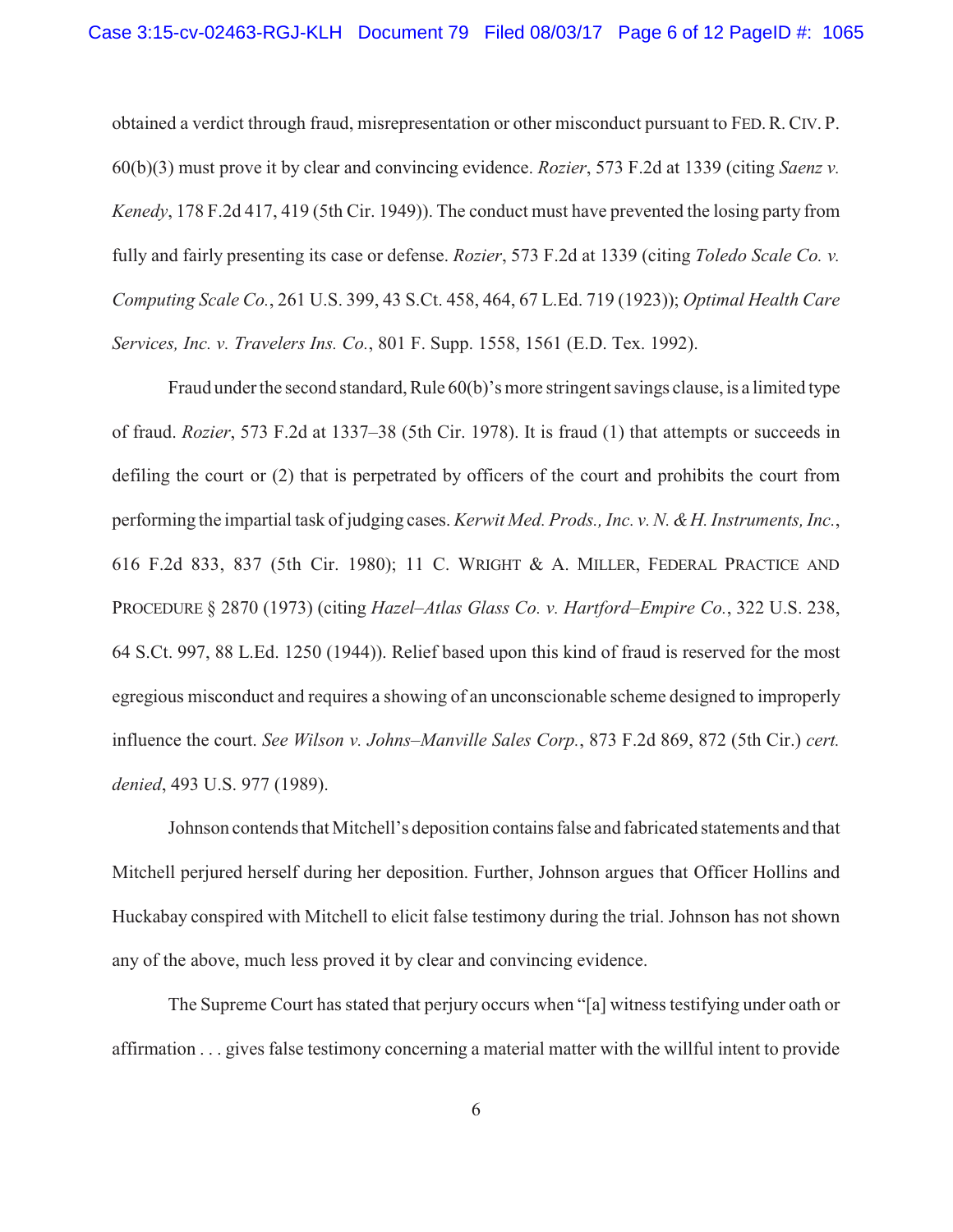false testimony, rather than as a result of confusion, mistake, or faulty memory." *United States v. Dunnigan*, 507 U.S. 87 (1993). In support of his argument that the court should impose monetary sanctions, Johnson points to inconsistencies in Mitchell's testimony and contradictory testimony from other witnesses. Mere inconsistencies in a witness's testimony and contradictory testimony from other witnesses is not sufficient to establish perjury. *See Koch v. Puckett*, 907 F.2d 524, 531 (5th Cir. 1990) (citing *Little v. Butler*, 848 F.2d 73, 76 (5th Cir. 1988) (inconsistencies in witnesses' testimony at trial are to be resolved by trier of fact and do not suffice to establish that certain testimony is perjured)). Johnson has failed to satisfy his burden that Mitchell willfully intended to provide false testimony. At trial, the jury was able to determine Mitchell's credibility through crossexamination from Johnson which highlighted inconsistencies in her testimony.

Even if the Court were to assume that Johnson's allegations of perjury are true, Johnson has not shown that the perjury prevented him from fully and fairly presenting his claim of false arrest. *See Diaz v. Methodist Hosp.*, 46 F.3d 492, 497 (5th Cir. 1995) (stating that "[e]ven if we accept as true Appellant's assertions of perjury, we would only set aside the decision of the trial court if we found that Appellee's actions foreclosed the possibility that Appellant could 'fully and fairly present [his] case.'" (quoting *Longden v. Sunderman*, 979 F.2d 1095, 1103 (5th Cir. 1992)). As noted above, Rule 60(b)(3) is not intended to correct those outcomes which may be factually incorrect, but rather to protect against a party prevailing by unfair means. *See Johnson v. Offshore Exploration, Inc.*, 845 F.2d 1347, 1359 (5th Cir.), *cert. denied*, 488 U.S. 968, 109 S.Ct. 497 (1988). Johnson has failed to produce clear and convincing evidence in support of his very serious charge of perjury and likewise fails to demonstrate that any perjured testimony prevented him from fully and fairly presenting his case.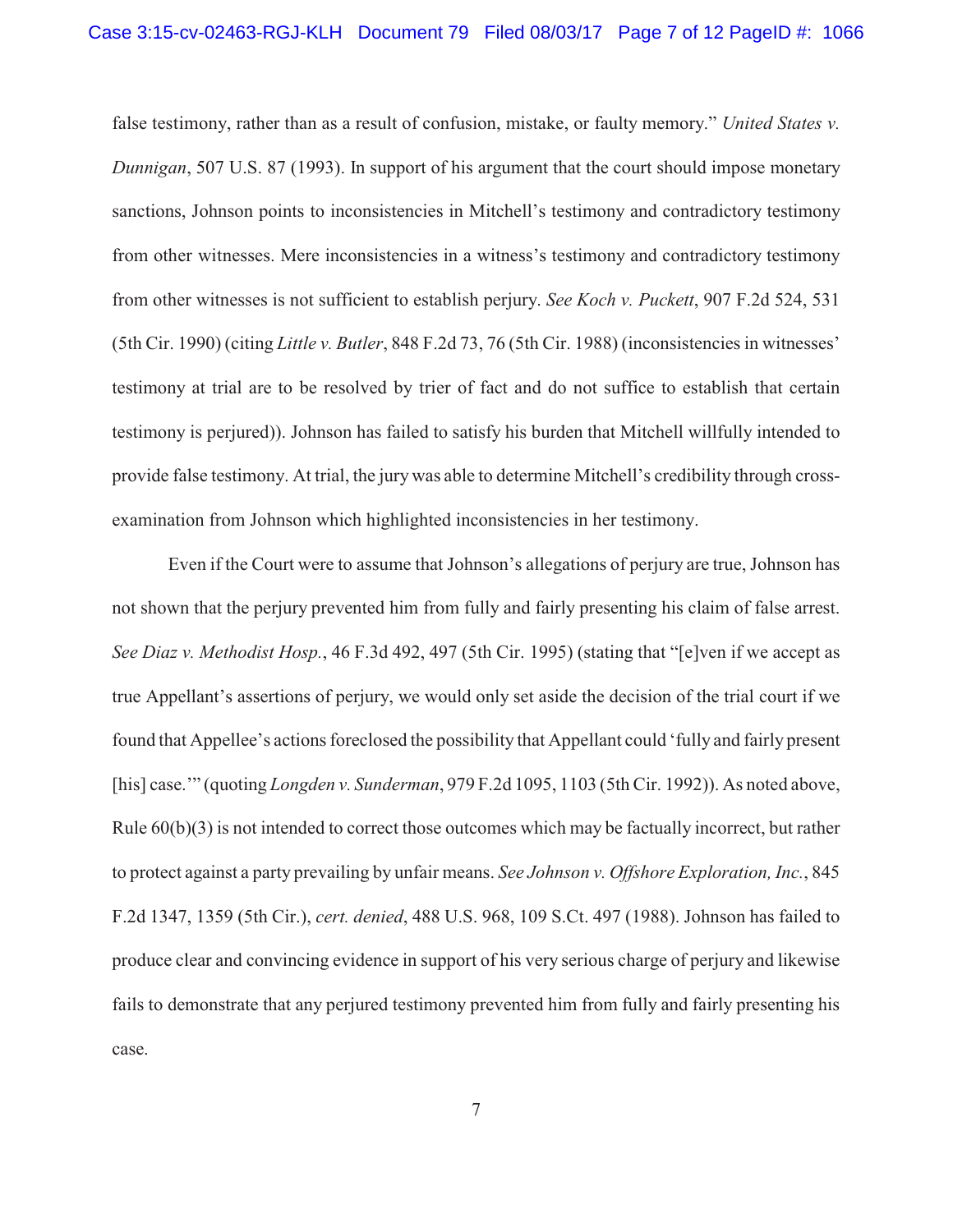In fact, Johnson failed to present the Court with evidence that Officer Hollins or his counsel Huckabay engaged in any misconduct at all. Therefore, the Court finds nothing in the record to suggest, other than Johnson's self-serving conclusions, that Officer Hollins or Huckabay conspired with Mitchell to commit perjury. Johnson's allegations of perjury and misconduct are serious allegations, but neither Johnson's allegations nor the evidence that Johnson has adduced in support of those allegations persuades the court that Johnson's Motion for Sanctions, requesting a new trial should be granted. The Court will not grant Johnson's Motion for Sanctions on the basis of Mitchell's testimony.

## **2. Huckabay's Unethical Conduct**

Next, Johnson contends that Huckabay violated the American Bar Association's Model Rules of Professional Conduct ("ABA Model Rules") Rules 3.3, 3.4, 4.1 and 8.4 by allowing Mitchell to commit perjury and by shifting the focus of the trial toward Johnson's conduct toward Officer Hollins.

ABA Model Rule 3.3(a) states, "A lawyer shall not knowingly . . . make a false statement of fact or law to a tribunal or fail to correct a false statement of material fact or law previously made to the tribunal by the lawyer." ABA Model Rule 3.4 states,

A lawyer shall not:

(a) unlawfully obstruct another party' s access to evidence or unlawfully alter, destroy or conceal a document or other material having potential evidentiary value. A lawyer shall not counsel or assist another person to do any such act;

(b) falsify evidence, counsel or assist a witness to testify falsely, or offer an inducement to a witness that is prohibited by law;

(d) in pretrial procedure, make a frivolous discovery request or fail to make reasonably diligent effort to comply with a legally proper discovery request by an opposing party;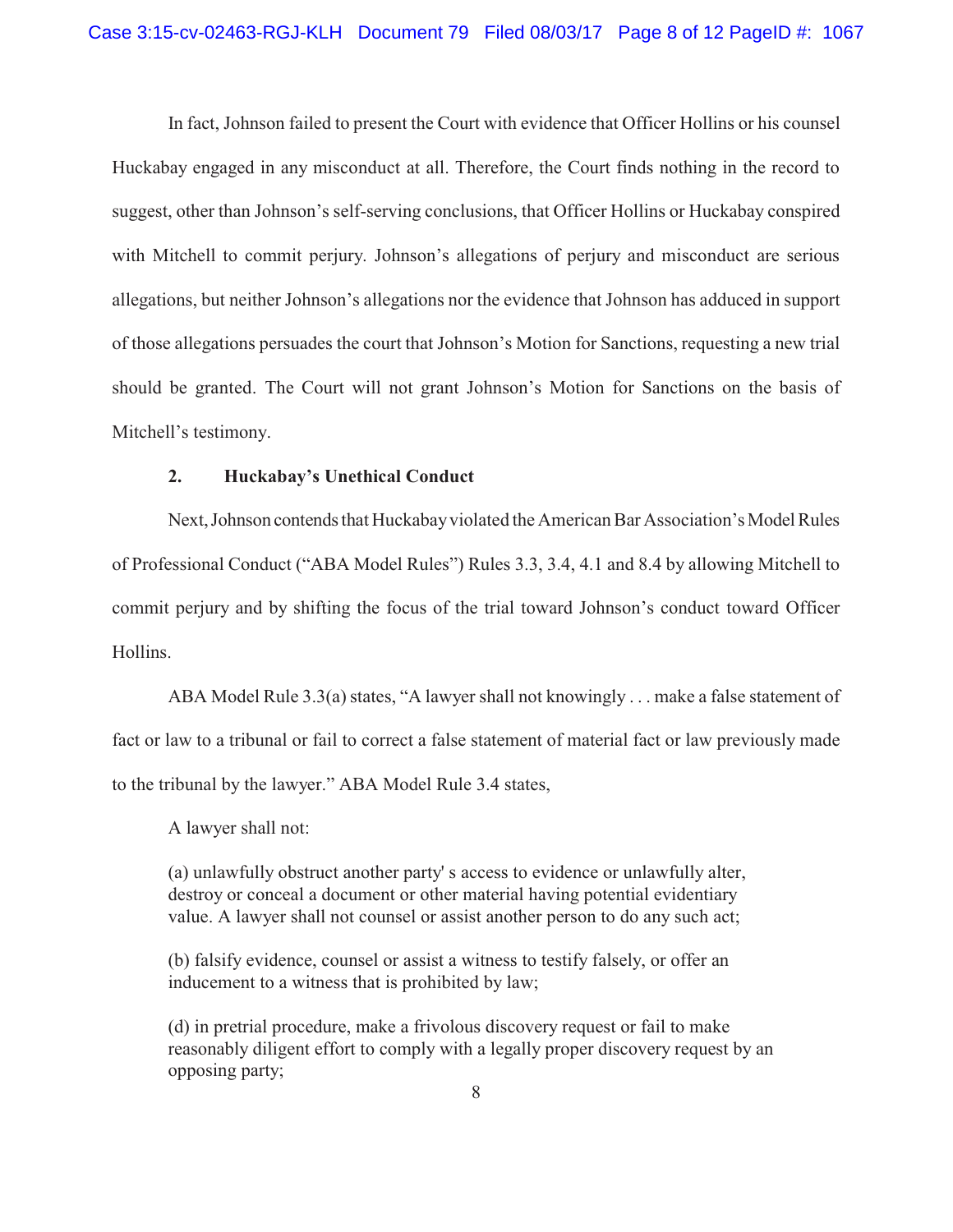(e) in trial, allude to any matter that the lawyer does not reasonably believe is relevant or that will not be supported by admissible evidence, assert personal knowledge of facts in issue except when testifying as a witness, or state a personal opinion as to the justness of a cause, the credibility of a witness, the culpability of a civil litigant . . . .

Additionally, "[i]n the course of representing a client a lawyer shall not knowingly[ ] . . . fail to disclose a material fact to a third person when disclosure is necessary to avoid assisting a criminal or fraudulent act by a client. . . ." ABA Model Rule 4.1(b). "It is professional misconduct for a lawyer to ... engage in conduct involving dishonesty, fraud, deceit or misrepresentation...." ABA Model Rule 8.4(c).

As stated above, Johnson inappropriatelycharacterizesMitchell's testimonyas perjuryrather than mere inconsistencies in her version of the events. Johnson is unable to point to any false statements that Huckabay made or intentionally elicited from any witness. While Johnson disagrees with Mitchell's version of events, the jury was able to view the video of the incident and hear Johnson's cross-examination of Mitchell. Although Johnson disagrees with the jury's credibility determination, this does not create a basis for sanctions against Huckabay.

After a review of the record, Huckabay's focus on Johnson and Officer Hollins' interaction was entirely appropriate and relevant. Johnson's false arrest and retaliation claims hinged on the interaction between the two parties. Johnson fails to present any evidence which remotely suggests that Huckabay acted unethically or committed misconduct in violation of the ABA Model Rules listed above. Rather, Huckabay was commended by the Court for his willingness to work constructively and assist the *pro se* plaintiff throughout the process. 4

<sup>&</sup>lt;sup>4</sup> Johnson contends that Huckabay violated ABA Model Rule 3.4 when he concealed the video of the incident. The Court addresses this issue in Section II.B.3.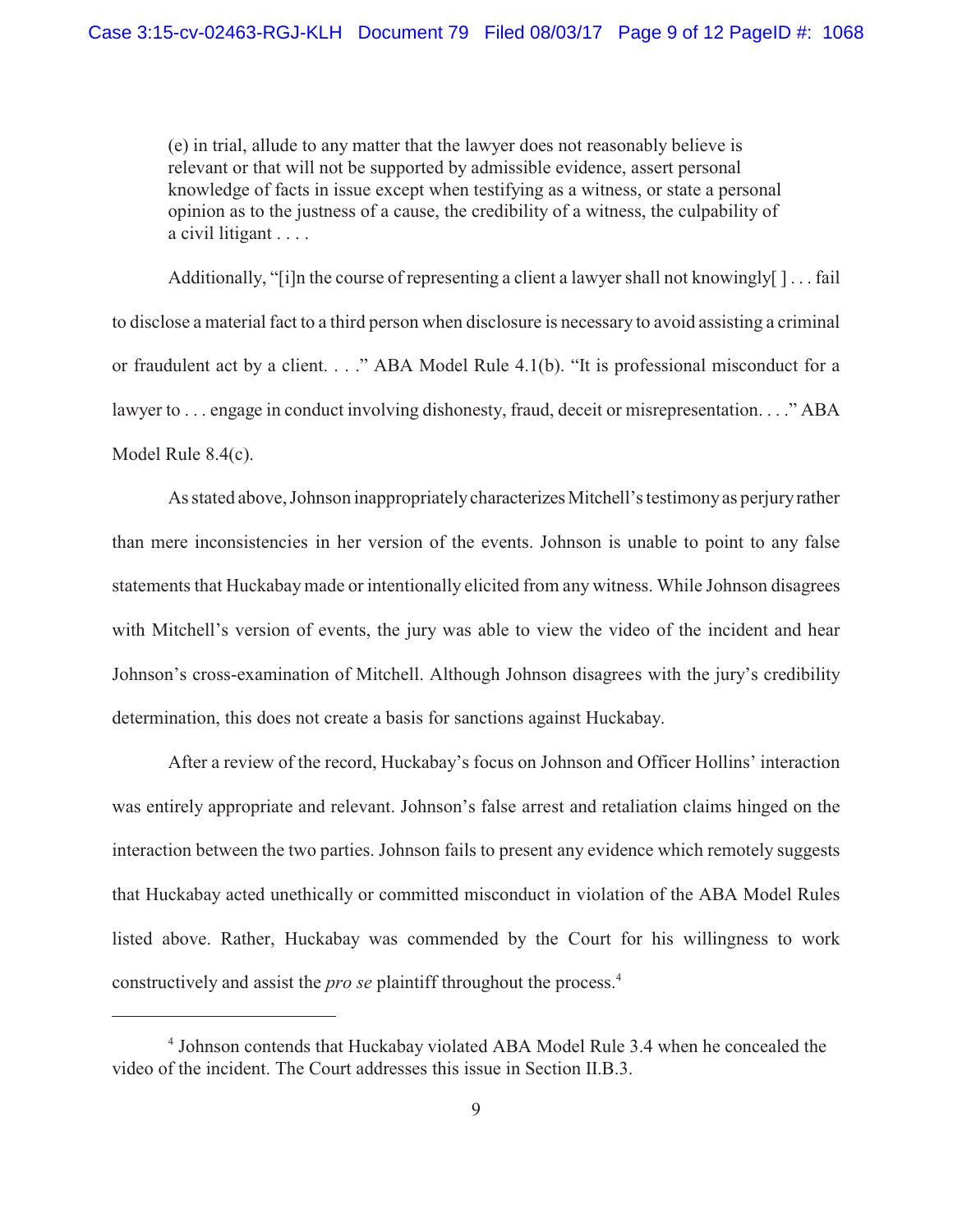## **3. Concealed Video**

Finally, Johnson contends that Officer Hollins and Huckabayconcealed the gas station video

tape evidence.<sup>5</sup> [Doc. No. 76, p. 10]. Federal Rule of Civil Procedure  $26(g)^6$  states, in pertinent part,

(1) Signature Required; Effect of Signature.

Every disclosure under Rule  $26(a)(1)$  or  $(a)(3)$  and every discovery request, response, or objection must be signed by at least one attorney of record in the attorney's own name . . . . by signing, an attorney or party certifies that to the best of the person's knowledge, information, and belief formed after a reasonable inquiry:

(A) with respect to a disclosure, it is complete and correct as of the time it is made.

. . . .

(3) Sanction for Improper Certification. If a certification violates this rule without substantial justification, the court, on motion or on its own, must impose an appropriate sanction on the signer, the party on whose behalf the signer was acting, or both. The sanction may include an order to pay the reasonable expenses, including attorney's fees, caused by the violation.

The duty under Rule  $26(g)$  is similar to the duty under Rule 11 to make a reasonable inquiry

into the factual basis of a response. FED. RULE CIV. P. 26(g), Advisory Committee Note, 1980

Amendment; *see also Chapman & Cole v. Itel Container Int'l B.V.*, 865 F.2d 676, 686 (5th Cir.

1989) (district court sanctioned the defendant and its counsel under Rule 11, 26, and 37). "The duty

to make a 'reasonable inquiry' is satisfied if the investigation undertaken by the attorney and the

 $\frac{1}{2}$ . The Court notes that the allegation is a discovery related matter that is more properly addressed before trial. While the allegation was never filed as a formal objection, Johnson did bring it to the Court's attention.

 $6$  Rule 37(e) provides sanctions against a party for the failure to preserve electronically stored information. The Court finds that any relief to be awarded under Rule 37(e) would be duplicative and redundant of those that Johnson expressly seeks under Rule 26(g).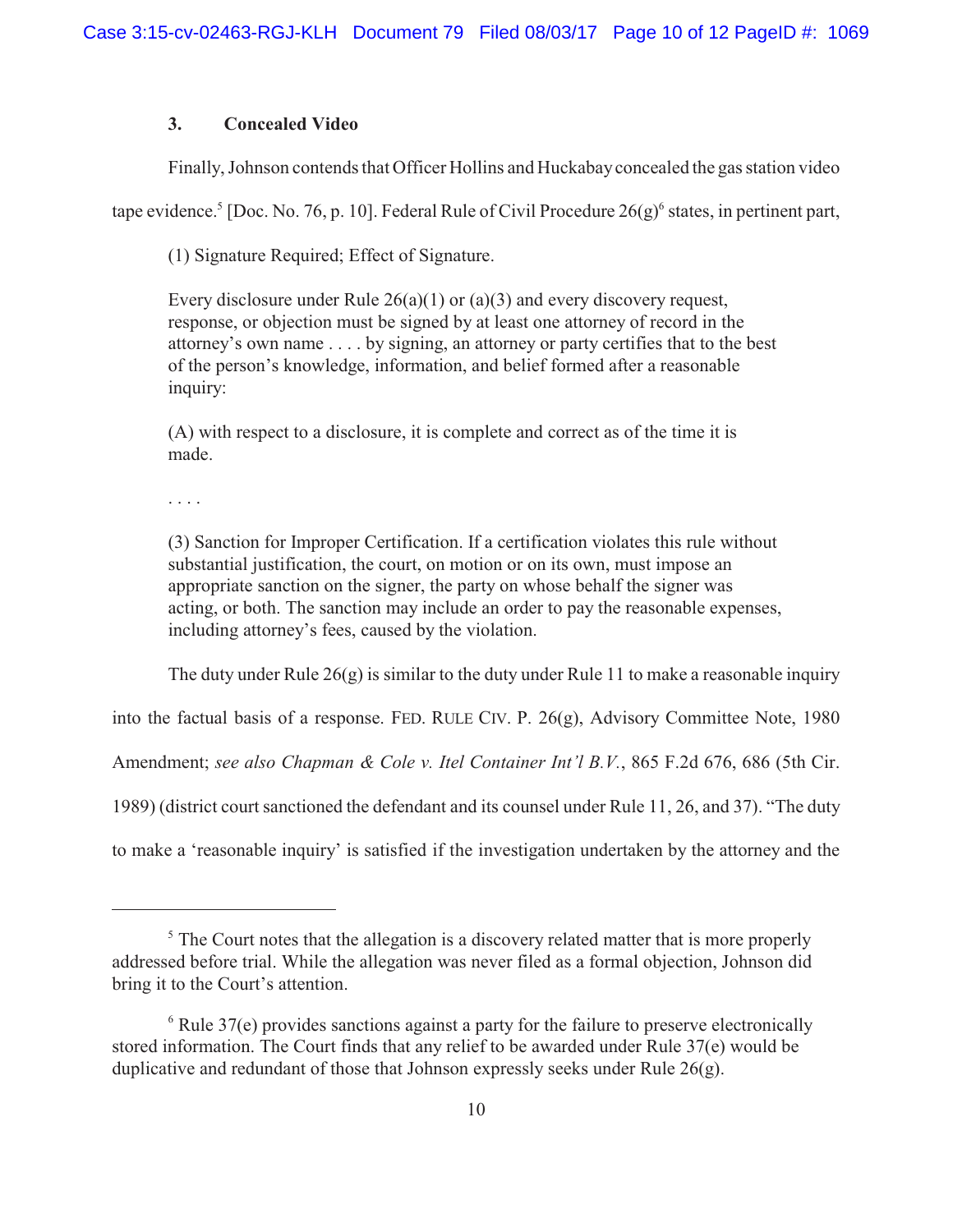conclusions drawn therefrom are reasonable under the circumstances." *Id.* "It is an objective standard similar to the one imposed by Rule 11." *Id.* "In making the inquiry, the attorney may rely on assertions by the client and on communications with other counsel in the case as long as that reliance is appropriate under the circumstances." *Id.* "Ultimately, what is reasonable is a matter for the court to decide on the totality of the circumstances." *Id.* 

Federal Rule of Civil Procedure 11(b) describes an attorney's representations to the court

when signing a pleading, motion, or other paper:

By presenting to the court a pleading, written motion, or other paper—whether by signing, filing, submitting, or later advocating it—an attorney or unrepresented party certifies that to the best of the person's knowledge, information, and belief, formed after an inquiry reasonable under the circumstances:

(1) it is not being presented for any improper purpose, such as to harass, cause unnecessary delay, or needlessly increase the cost of litigation;

(2) the claims, defenses, and other legal contentions are warranted by existing law or by a nonfrivolous argument for extending, modifying, or reversing existing law or for establishing new law;

(3) the factual contentions have evidentiary support or, if specifically so identified, will likely have evidentiary support after a reasonable opportunity for further investigation or discovery; and

(4) the denials of factual contentions are warranted on the evidence or, if specifically so identified, are reasonably based on belief or a lack of information.

FED. R. CIV. P. 11(b).

In the Fifth Circuit, Rule 11 requires counsel to fulfill three requirements: (1) counsel must

make a reasonable inquiry into the factual basis of any pleading, motion, or other paper; (2) counsel

must make a reasonable inquiry into the law; and (3) counsel must not sign a pleading, motion, or

other paper intended to delay proceedings, harass another party, or increase the costs of litigation.